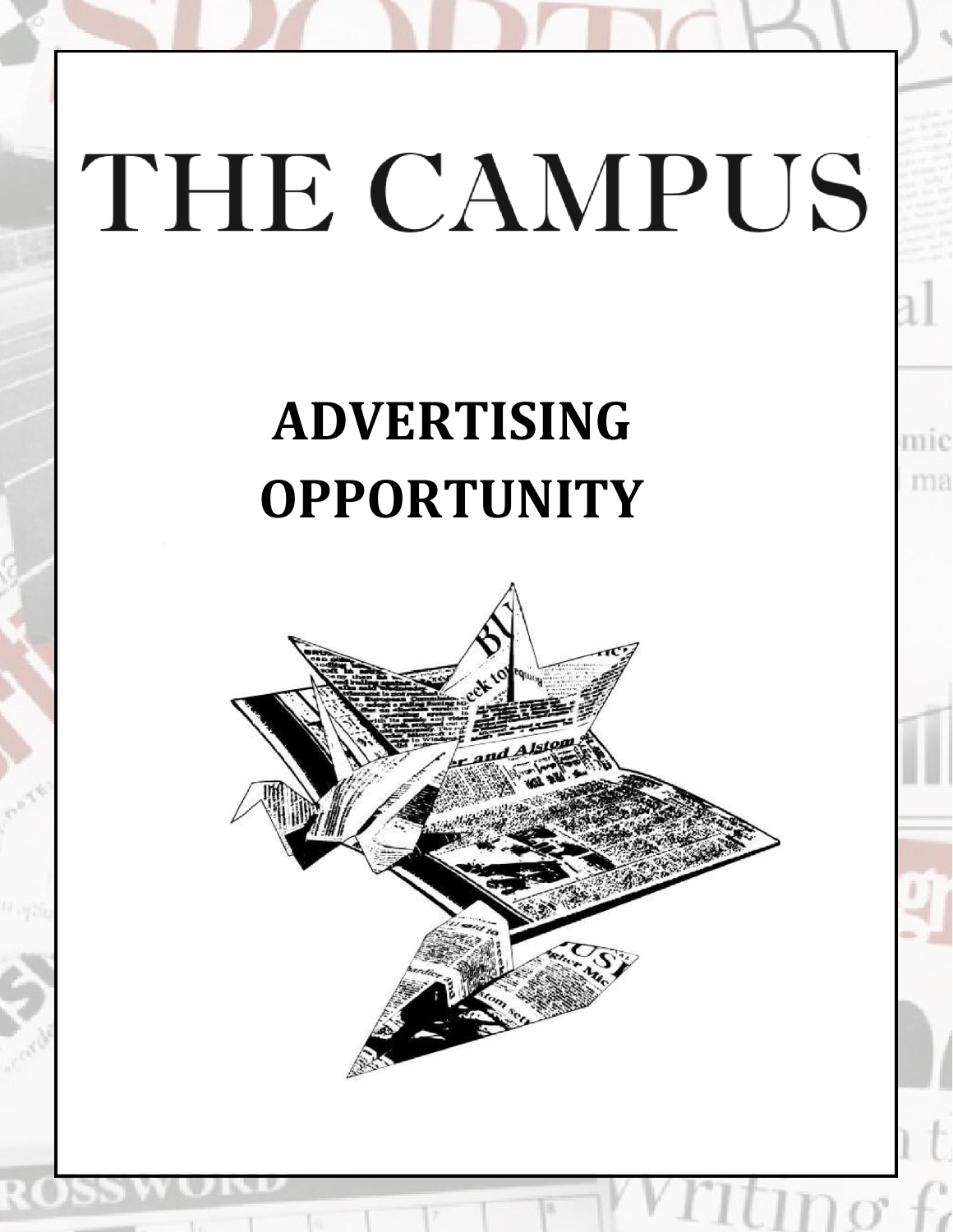## THE CAMPUS

#### Dear prospective advertiser,

I am writing on behalf of *The Campus*, the local newspaper serving the Bishop's University community in Lennoxville, QC. We publish bi-weekly and distribute across campus to over 3000 students and staff.

We are an entirely student-run, non-profit publication and as such are capable of offering highly competitive rates to feature your advertisements. As an English-speaking university in Quebec, Bishop's can act as a bubble to the outside world. An advertisement in The Campus offers a unique opportunity to market directly to a demographic of highly engaged students who are always looking for new experiences or a chance to participate in the local economy.

By choosing to advertise with us you will be contributing to a community paper that has been providing students with the opportunity to practice journalism and share their voices since 1944.

Additionally, when you advertise with us, we can provide not only a digital copy, but also one or more print copies of the publication in which your ad was featured.

We also provide discounted rates for choosing to advertise with us multiple times, and for local businesses. Please consult charts below for more info on rates.

> Thank you for choosing *The Campus*, Justin Brant, **Business Manager**

mic

ma